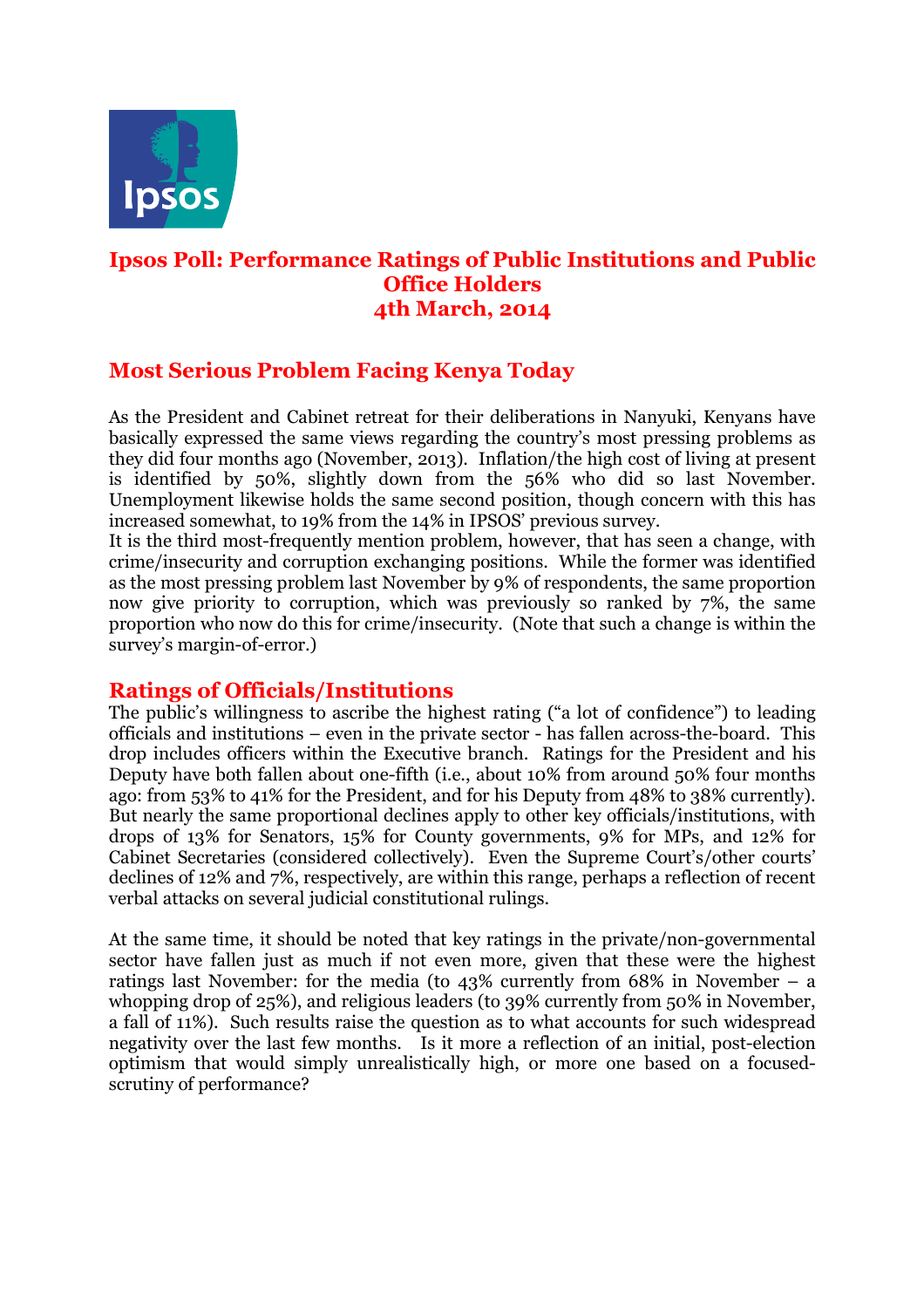

Indeed, looking at the ratings-changes for the entire list of 23 officials and institutions, not one has inspired an increase in confidence, though the KDF's drop of just 2% is basically one of no-change (given the survey's margin-of-error of  $+/-2\%$ ). But filtering these results through the 'lens' of political party (coalition) alignment

suggests just how much such views are influenced by partisan loyalty. Taking ratings for the President, for example, 69% of Jubilee supporters give him the highest rating of "a lot of confidence", compared to those aligned to any of CORD''s parties of whom only 13% accord this praise to him. Moving to the Deputy President, the comparable figures are 65% (from Jubilee respondents) to just 11% (from those aligned to CORD).

For ratings of Cabinet Secretaries, such partisan influence is likewise clear. Whereas 18% give them the highest rating ("a lot of confidence") only 5% of CORD loyalists do so. For officials that themselves represent both sides of the current political divide, the figures appear to reflect their distribution quite accurately. For example, while 12% of Jubilee supporters have the highest level of confidence in MPs, only 6% of CORD's backers do so; nearly the same applies to Senators (11% vs. 9%).

A similar, if quite modest, gap is seen with regard to political parties, with supporters of both of the main coalitions nearly equally wary of their role/performance: 8% of Jubilee backers have "a lot of confidence" in them, as opposed to 5% from pro-CORD respondents.

Even the Police, whose mandate is to serve all Kenyans equally, attract marginally more confidence from supporters of those now in power (Jubilee: 14%) than from those who leaders are now on the sidelines (CORD: 8%).

Finally, and quite expectedly, while only 5% of Jubilee loyalists express the highest level of confidence in Raila Odinga, more than half of all CORD supporters do so (54%), though this raises the question (even before the aborted ODM elections of last Friday), if 46% of backers of the coalition which he heads have anything less than "a lot of confidence" in him, how secure is his position, at least in the longer term?

Finally, here moving outside government, we see a reverse situation, with 48% of CORD supporters expressing "a lot of confidence" in the media, whereas only 40% of those aligned with Jubilee do so.

## **Two "Main Achievements of Jubilee So Far"**

In responding to the invitation to identify "two main achievements of the Jubilee government so far", the first finding of note is that those unable (or unwilling) to give the new leadership team any success-credit has dropped only marginally, with 51% now saying there have been "none" (together with 4% "Not sure") as opposed to 54% (with 9% "Not sure") last November.